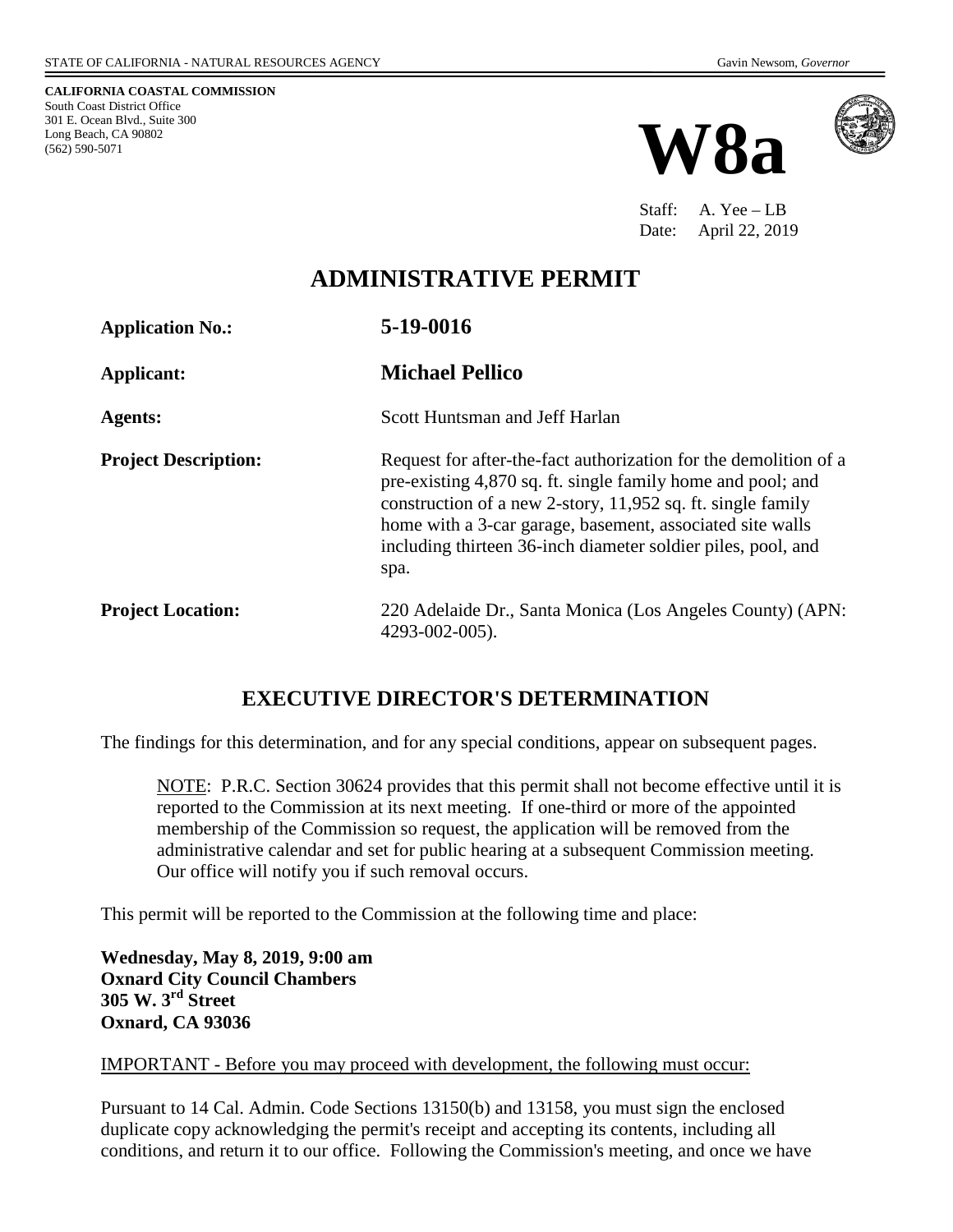5-19-0016 (Pellico) Administrative Permit

received the signed acknowledgement and evidence of compliance with all special conditions, we will send you a Notice of Administrative Permit Effectiveness.

### **BEFORE YOU CAN OBTAIN ANY LOCAL PERMITS AND PROCEED WITH DEVELOPMENT, YOU MUST HAVE RECEIVED BOTH YOUR ADMINISTRATIVE PERMIT AND THE NOTICE OF PERMIT EFFECTIVENESS FROM THIS OFFICE.**

 JOHN AINSWORTH Executive Director

 By: Alexander Yee Title: Coastal Program Analyst

### **STANDARD CONDITIONS**

This permit is granted subject to the following standard conditions:

- 1. **Notice of Receipt and Acknowledgment.** The permit is not valid and development shall not commence until a copy of the permit, signed by the permittee or authorized agent, acknowledging receipt of the permit and acceptance of the terms and conditions, is returned to the Commission office.
- 2. **Expiration.** If development has not commenced, the permit will expire two years from the date the Commission voted on the application. Development shall be pursued in a diligent manner and completed in a reasonable period of time. Application for extension of the permit must be made prior to the expiration date.
- 3. **Interpretation.** Any questions of intent or interpretation of any term or condition will be resolved by the Executive Director or the Commission.
- 4. **Assignment.** The permit may be assigned to any qualified person, provided assignee files with the Commission an affidavit accepting all terms and conditions of the permit.
- 5. **Terms and Conditions Run with the Land.** These terms and conditions shall be perpetual, and it is the intention of the Commission and the permittee to bind all future owners and possessors of the subject property to the terms and conditions.

#### **SPECIAL CONDITIONS: NONE.**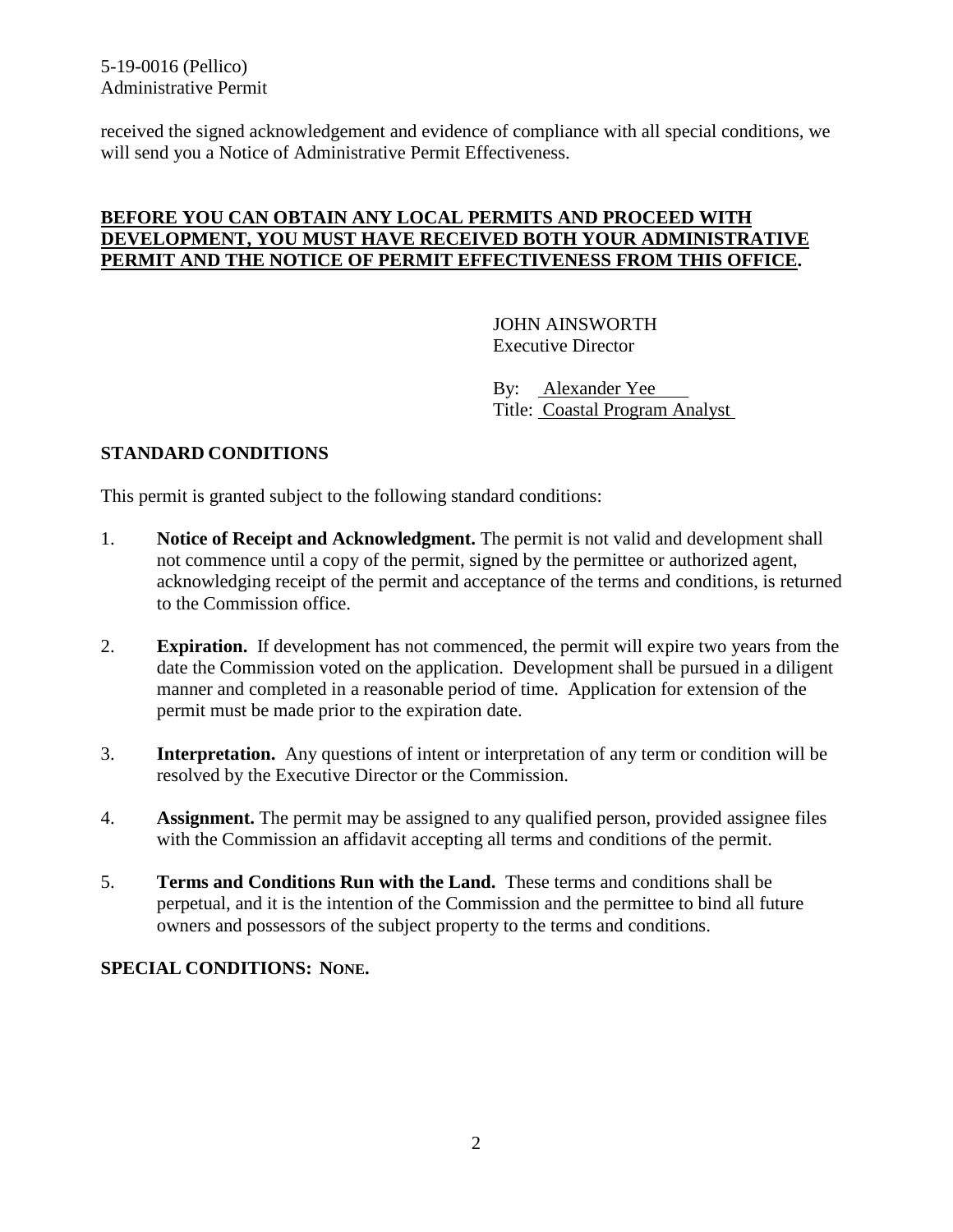### **EXECUTIVE DIRECTOR'S DETERMINATION (continued):**

The Executive Director hereby determines that the proposed development is a category of development, which, pursuant to PRC Section 30624, qualifies for approval by the Executive Director through the issuance of an Administrative Permit. Subject to Standard and Special Conditions as attached, said development is in conformity with the provisions of Chapter 3 of the Coastal Act of 1976 and will not have any significant impacts on the environment within the meaning of the California Environmental Quality Act. If located between the nearest public road and the sea, this development is in conformity with the public access and public recreation policies of Chapter 3.

## **FINDINGS FOR EXECUTIVE DIRECTOR'S DETERMINATION**

### **A. PROJECT DESCRIPTION**

The proposed project involves the following: after-the-fact authorization for the demolition of a preexisting 4,870 sq. ft. single family home and pool; and construction of a new 2-story, 11,952 sq. ft. single family home with a 3-car garage, basement, associated site walls including thirteen 36-inch diameter soldier piles, pool, and spa. (**[Exhibit No. 2](https://documents.coastal.ca.gov/reports/2019/5/w8a/w8a-5-2019-exhibits.pdf)**). The demolition portion of the proposal is after-the-fact because although the applicant received a demolition permit from the City of Santa Monica, the demolition occurred prior to the approval of a Coastal Development Permit (CDP). The subject site is a 19,671 sq. ft. lot, in the North Side Residential sub-area of Santa Monica's coastal zone. The project vicinity is a developed, residential area on the border of Santa Monica and the Pacific Palisades neighborhood of the City of Los Angeles (**[Exhibit No. 1](https://documents.coastal.ca.gov/reports/2019/5/w8a/w8a-5-2019-exhibits.pdf)**).

The street fronting the property, Adelaide Drive, is designated in Santa Monica's 1992 certified Land Use Plan (LUP) as a scenic corridor due to existing public views of the ocean. Policy 71 of the LUP states, in relevant part: "The City shall develop standards to assure that new development along Adelaide Drive… is designated and sited to be visually compatible and enhances visual quality in visually degraded areas, and protects public views to the coast and scenic coastal area." The proposed project is visually compatible with the surrounding community and would not impact public views to the coast and scenic coastal area.

The LUP designates the site as "single family residential." The surrounding residential area is characterized by relatively large lot sizes and large homes. The proposed house, while potentially large in other urban contexts, is consistent with the community character of the area. The proposed height is 26 ft., which is consistent with the LUP's height limit of 28 ft. There will not be impacts to public views of the coast from Adelaide Drive because the subject property is on the landward side of the street. The proposed project will enhance visual quality by providing landscaping.

The proposed site wall is comprised of thirteen 36 inch diameter soldier piles placed at eight foot intervals with wood lagging along the north property line. The purpose of the site wall is to provide shoring support along the upslope side of the property during excavation and grading activities. The orientation of the site wall is perpendicular to the slope face and would not serve as a bluff stabilization device.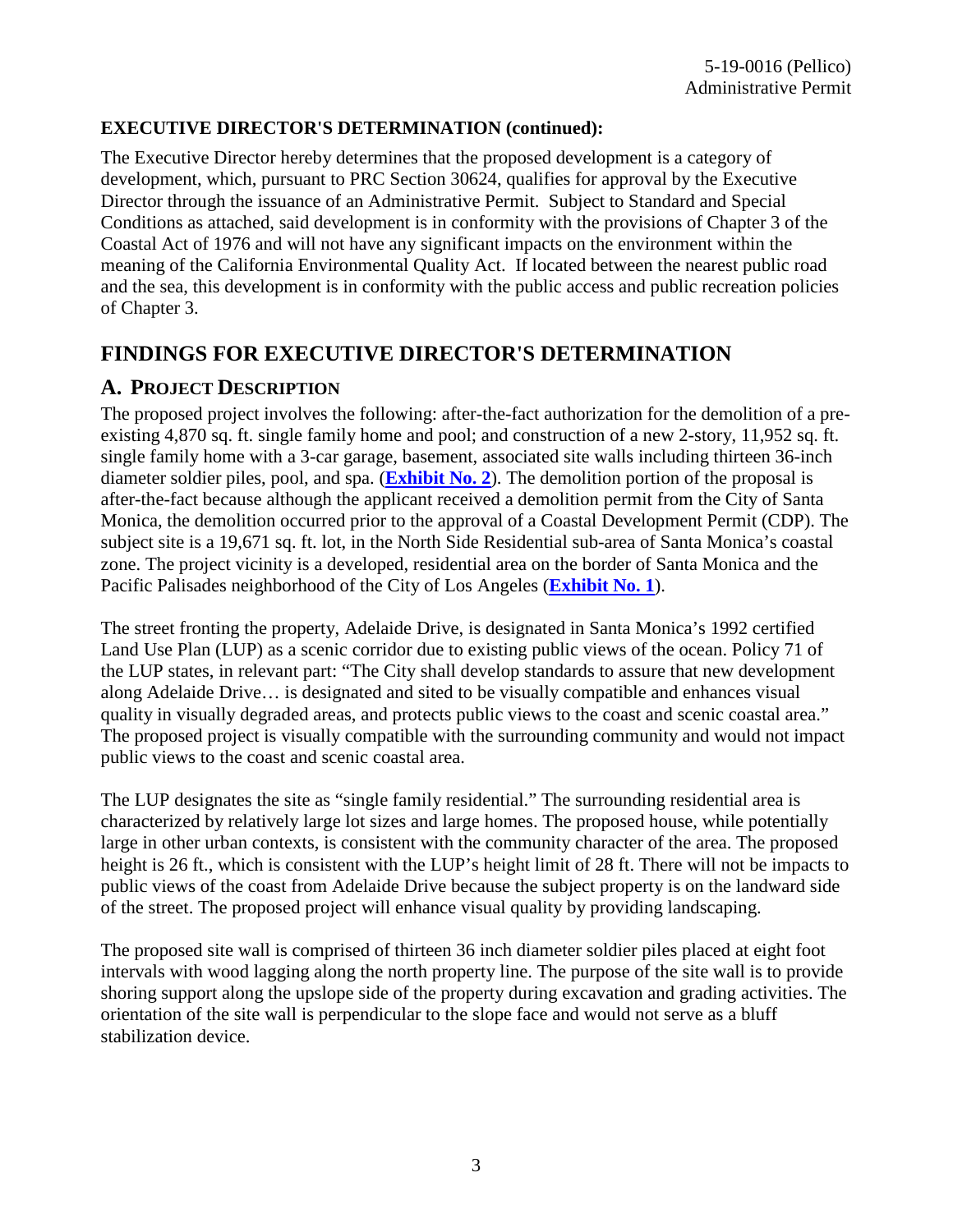### **B. DEVELOPMENT**

As proposed, the development is located within an existing developed area and is compatible with the character and scale of the surrounding area. The project provides adequate parking based on the Commission's typically applied standards. Therefore, the Commission finds that the development conforms with Sections 30250, 30251, and 30252 of the Coastal Act.

## **C. WATER QUALITY**

The proposed work will not be occurring on, within, or adjacent to coastal waters. The project site is in a developed area with existing storm water infrastructure to capture runoff. Nonetheless, the project includes an area drain plan, an urban runoff erosion control plan, and will implement construction Best Management Practices (BMPs) to manage erosion, sediment, non-storm water, and waste water as a requirement of the Regional Water Quality Control Board MS4 permit. The proposed project is also subject to the City of Santa Monica's Low Impact Development (LID) program, and proposes predominately low water-use landscaping and an urban runoff mitigation feature. Therefore, as proposed the Commission finds that the development conforms to Sections 30230 and 30231 of the Coastal Act.

### **D. PUBLIC ACCESS**

The proposed development will not affect the public's ability to gain access to, and/or to make use of, the coast and nearby recreational facilities. Therefore, as proposed the development conforms with Sections 30210 through 30214, Sections 30220 through 30224, and 30252 of the Coastal Act.

## **E. LOCAL COASTAL PROGRAM (LCP)**

Coastal Act section 30604(a) states that, prior to certification of a local coastal program ("LCP"), a coastal development permit can only be issued upon a finding that the proposed development is in conformity with Chapter 3 of the Act and that the permitted development will not prejudice the ability of the local government to prepare an LCP that is in conformity with Chapter 3. The Land Use Plan ("LUP") for Santa Monica was effectively certified on September 15, 1992 upon the City's adoption of the Commission's suggested modifications. The proposed development is consistent with Chapter 3 of the Coastal Act and with the certified Land Use Plan for the area. Approval of the project will not prejudice the ability of the local government to prepare an LCP that is in conformity with the provisions of Chapter 3 of the Coastal Act.

# **F. CALIFORNIA ENVIRONMENTAL QUALITY ACT (CEQA)**

There are no feasible alternatives or feasible mitigation measures available that would substantially lessen any significant adverse effect that the activity may have on the environment. Therefore, the Commission finds that the proposed project, as submitted, is the least environmentally damaging feasible alternative and can be found consistent with the requirements of the Coastal Act to conform to CEQA.